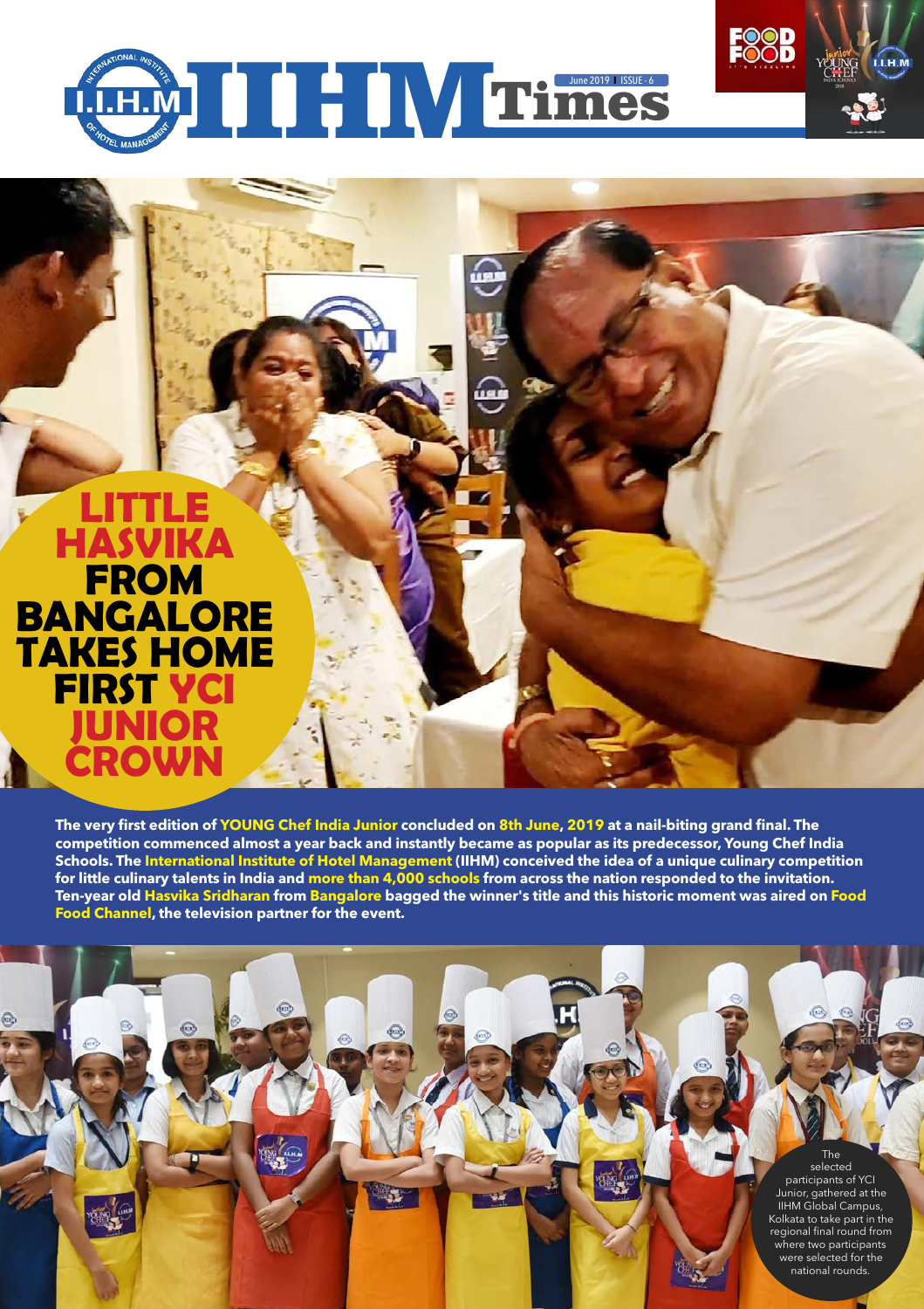# **INTERNATIONAL PROPERTY AND INCOME ASSUE -6**

#### **THE COMPETITION**

The **International Institute of Hotel Management (IIHM)** aims to **'Catch them Young'** through their fresh new initiative designed for the tiny but talented chefs of the country. **'Young Chef India Junior' (YCI Jr)**, another culinary extravaganza for youngsters, aims to promote life skills among young children and this year IIHM organised the first season of Young Chef India Junior. The competition that started nearly a year ago, across the country at various schools, was open for talented little **'cheflings'** between **9 to 13 years**  to participate. The aim was to generate an interest among youngsters about cooking and innovation in the culinary arts. IIHM had partnered with Food Food to telecast the national rounds on their channel, till the Grand Final.

After several rounds of competition at various schools in the North, South, East and West zones, the cheflings were selected for the regional semi-

finals, from where the selected ones went straight to the All India rounds and finally the Grand Final held at Delhi. After the runaway success of Young Chef India Schools, YCI Junior became an instant hit among students and more than **4,000 students** from various schools across the nation participated at the respective IIHM campuses in their regions.

At the preliminary rounds, held at the respective schools, the cheflings were allowed to carry dishes prepared at home or at their school labs, to the competition. Judged on these dishes, **60 selected cheflings**, fought another round of cook-off at the respective IIHM campuses to reach the semi-finals. At the final selection round at Global Campus in Calcutta, the cheflings were asked to make Spaghetti Aglio and fruit

truffle with the ingredients provided. It was not just the cooking and flavours. The little ones were also marked on cleanliness of their station, composition and presentation of their dishes, taste, texture and knowledge of their respective dishes.

The next stage were the national rounds held in Delhi. The cheflings now aimed for the final which would happen after winning the qualifying rounds in Delhi. The final **eight participants**  selected from across the country, were shortlisted to fight the ultimate battle at the first Grand Final. Donning colourful aprons and chef caps, eight cheflings put up a commendable fight at the Grand Final, making innovative dishes with the choice of ingredients provided. *"The Young Chef India Junior, was a dream for many years at IIHM and it has finally come into reality. Cooking is a life skill and YCI Junior is just a start, a new beginning,"* said **Chef Shaun Kenworthy**, the culinary director at IIHM.



**Akshat Mishra** Hariyana Vidya Mandir, **Kolkata**





**Vanga Raaga Reddy** Geetanjali Senior School, **Hyderabad** 

**Harnish Malhotra** Zebar School for

**WEST ZONE**



Children, **Ahmedabad**



**Vaibhav Khandelwal** St. Anslem School, **Jaipur**

**Hasvika Sridharan** Harvest International School, **Bangalore**





**Pratyush Saraf** Lakshmipat Singhania, **Kolkata**



**Ira Bansal** Welham Girl's School, **Dehradun**





**Mridula Krishnan** The Lexicon International School, **Pune**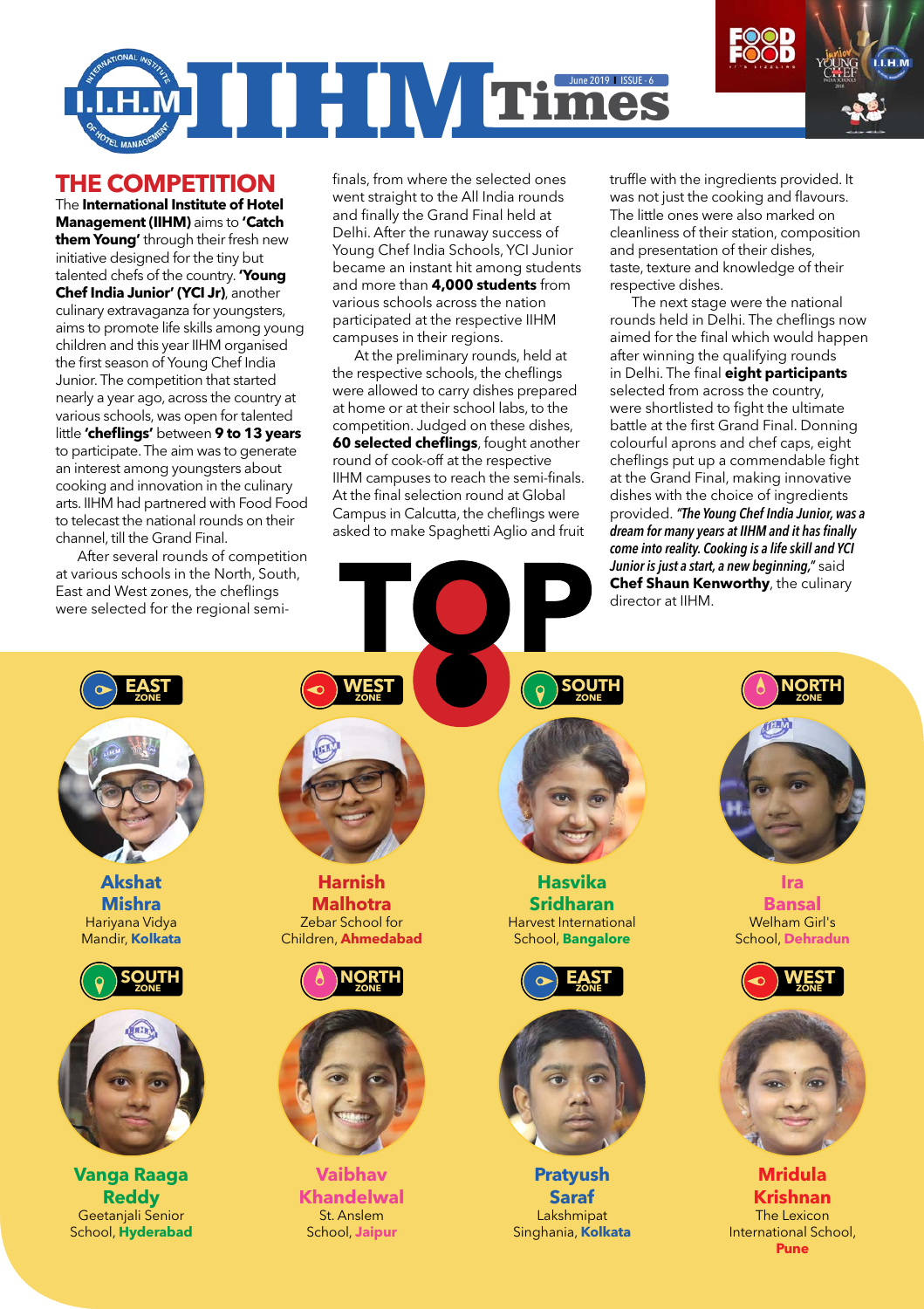

#### **THE WINNER**

**Bangalore** girl, **Hasvika Sridharan**, 10, instantly shot to fame as she was **crowned the first Best Young Chef India Junior on 8thJune, 2019** at the Grand Final of this new and unique culinary extravaganza for talented tiny **'cheflings'** from the house of **International Institute of Hotel Management (IIHM)**. The little girl, a student of **Harvest International School**, Bangalore, won the title from among the eight finalists who had reached the mega final after completing five rounds of regional competition. It was an amazing experience for the young girl who couldn't imagine that she had won the contest. Hasvika won the judges' hearts with her cup cakes and her special vegetarian dish. *"I had decided to take part in Young Chef India Junior after I watched Masterchef on TV. But I never thought I would reach this level,"* said **Hasvika**. While other children like to play or do other things, cooking is one of her many hobbies and Hasvika likes to spend time in the kitchen experimenting with food or helping her mother cook. But today she is the star cook of her family. Exciting as it may sound, reaching the final was not an easy task because it also included a non-fire and a pre-recipe rounds.

**Hasvika's Grand Final dish**, **Bell Pepper Rice or Capsicum Rice and Shyam Savera Paneer-palak balls** were a hit with judges, **Chef Shaun Kenworthy** and **Chef Abhishek Gupta**. A vegetarian, Hasvika had to face certain challenges while



cooking at the competition. *"The cup cakes that I made had egg. I had to ask my aide to help me break the shells after which I beat them and continued with the other procedures,"* said **Hasvika**. Hasvika described her signature dish in the grand final, with great maturity. "I made Bell Pepper Rice by soaking the rice for 15 minutes and then I made tava rice. Next, I added a mixture of onion and capsicum, sauteed in butter with black pepper and salt and then mixed everything," she explained. Hasvika used a mixture of grated paneer, cheese and spinach which she made into balls and shallow-fried. The light dark green outside and soft white paneer inside the balls was what impressed the judges in Hasvika's recipe. The little girl is very observant about food and its ingredients. She loves to watch and learn while her mother or grandmother cook in the kitchen. When she visits neighbours or friends, she never misses to ask how they have prepared a drink or any innovative snacks item that they might have served.

Beside initiating youngsters into learning basic life skills, Young Chef India Junior has opened doors to tap talent from among the new generation and further find more inniovation and creativity in the culinary world from India that has ample variety and flavours in every corner of the country.

*"Following closely on the heels of our pathbreaking initiative, Young Chef India Schools, the Young Chef India Junior has created ripples among youngsters and has provided another unique platform for students between 9 to 13 years to showcase their talent. The brilliant talents in these children has been unveiled through this culinary competition and the eight best have reached the final round,"* said **Dr Suborno Bose**, the chairman and chief mentor of IIHM.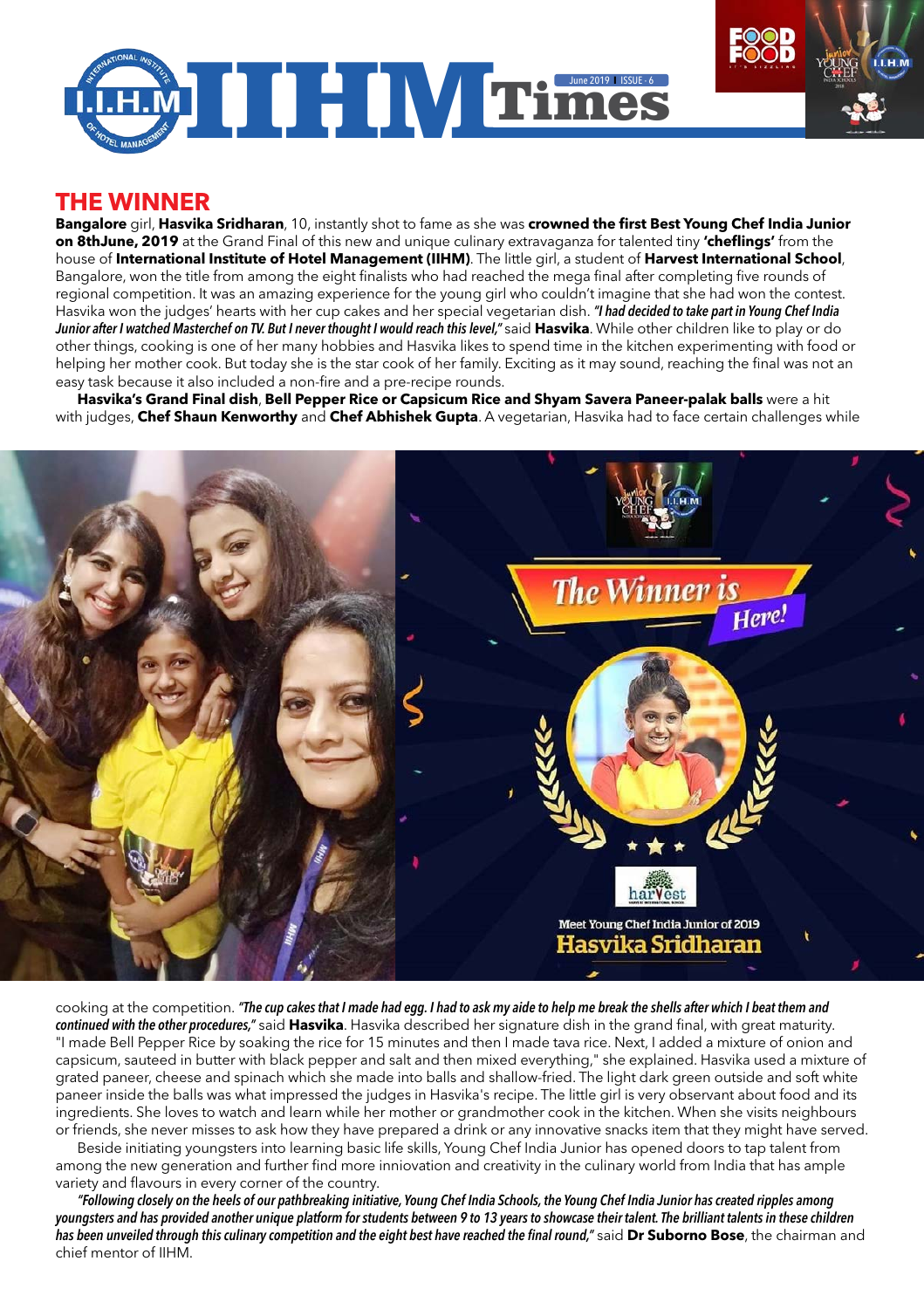

## **Pune's AAnishka bags crown at YCI 2019**

#### **YCI 2019 winner!**

**The stand out girl from Pune - Aanishka Sarpal of St Felix High School & Junior College, receiving the winner's trophy from IIHM's Chief Mentor, Dr Suborno Bose**

Like every year, this year again, the Interjnational Institute of Hotel Management (IIHM) hosted the ninth edition of its unique initiative, the Young Chef India Schools. The nail-biting competition concluded at the grand finale on 18th May, 2019. After several rounds of gruelling competition, first at the schools, then at their home states and finally at the All India level rounds, **10 cheftestants** reached the decisive stage of the competition from where the lucky **Aanishka** won the crown of Best Young Chef India Schools. *"It is a wonderful feeling to have reached this stage and I am feeling excited, nervous and satisfied at the same time. The competition that we had here was tough, everyone was good and I feel ecstatic* 

 $L.H.M$ 

*to have won from among so many participants. I just kept calm while cooking and focused on completing my dish and plating it before the judges within one hour and I feel satisfied that I could do it. Its something I will cherish all through my life,"* said **Aanishka**. The **ninth edition** of **Young Chef India Schools** concluded after more than six months of tough battle, four zones, and a **whopping 28,000 students participating** from l**eading schools across India.** Organized by the **International Institute of Hotel Management (IIHM)**, the final was held at IIHM Delhi, where a nail-biting excitement gripped the participants. After qualifying in the All India semifinals, the top **10 finalists** reached the Grand Finals. The All India rounds were

being aired on **Food Food Channel**, the **media partner** for this grand event. With such amazing skills and talent, judging was the most difficult part of the competition. The cheftestants were judged on technique, culinary skills, hygienic practice, minimal waste and best use of ingredients, professional appearance, plating and of course, taste, variation and flavour of their dishes. The panel of **judges** included **Chef Shaun Kenworthy**, the Culinary Director of IIHM and celebrity chef, **Chef Abhishek Gupta**, Executive Sous Chef, Leela Ambience Gurugram and **Guneev Sachdeva** Young Chef India Winner 2018.

ATIONAL

**DAEL MANAG** 

"ONE OF THE **WORLD'S** 

**BEST HOTEL SCHOOLS HAILED BY 50 COUNTRIES**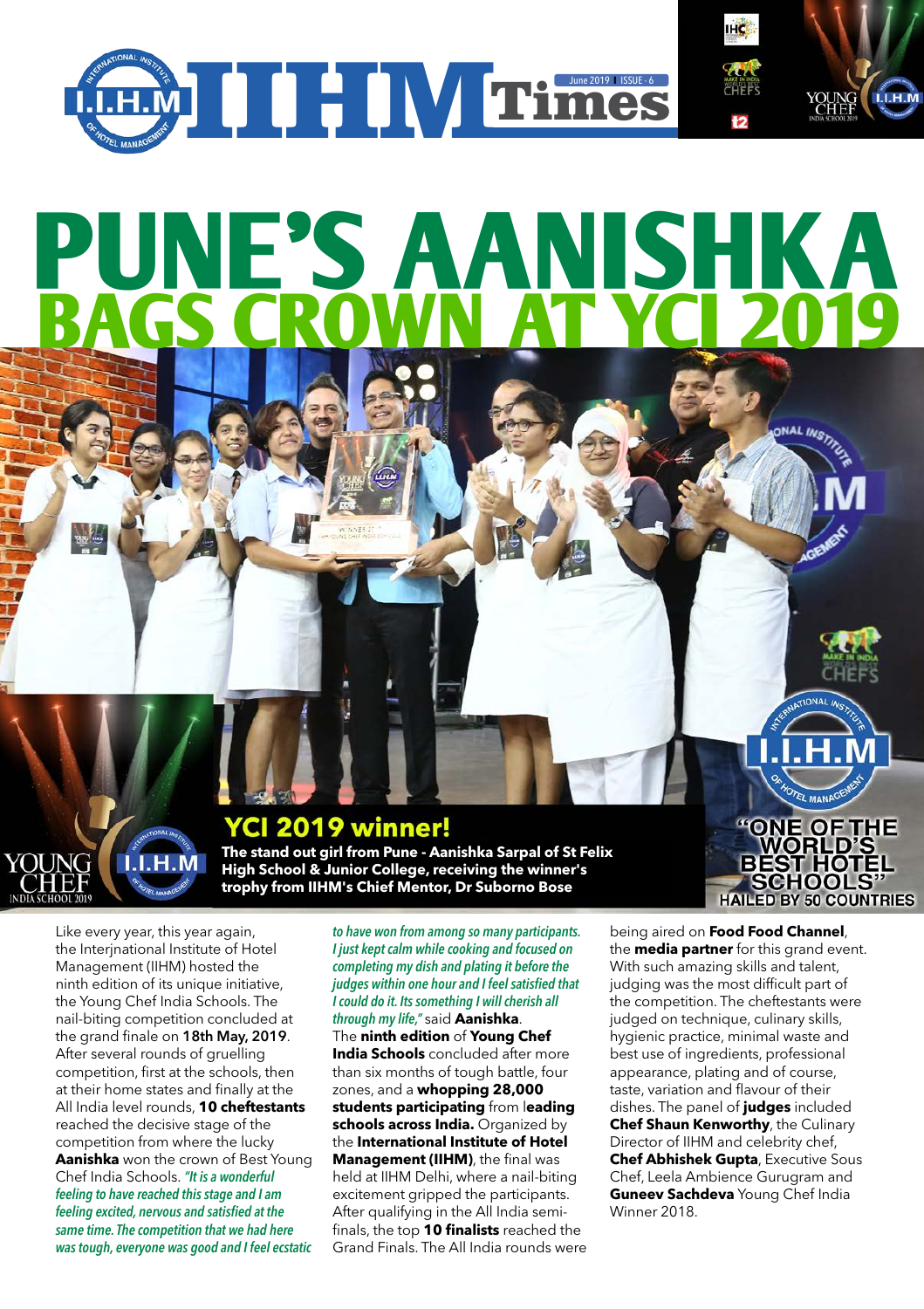

**IIHM** 

Cooking is not just putting together ingredients and mixing them up with flavours to bring a great taste, it also has a lot to do with the economy and environment. Chefs too have a lot to contribute towards the ecosystem and they must take their responsibility seriously. Celebrity chef and IIHM Brand Ambassador, **Ranveer Brar** reminded students about becoming Conscious Chefs - that they too have an important task ahead as they build their careers as future chefs of the nation. Chef Brar spoke to **2nd year students** of the **International Institute of Hotel Management (IIHM)** 

during his **Masterclass** on May 14th at the Global Campus, Calcutta. His **Masterclass** was not just a unique cooking demonstration

but also included useful information and ideas about cereals and grains that are gradually losing importance and are becoming obsolete. *"There are hundreds of types of grains and cereals in our country, right from the start of Indian civilisation. Most of the grains are today lost or forgotten because we have failed to propagate or promote them or their food value,"* said **Brar** to the students. His

main focus was on rice grains. *"There are numerous varieties of rice grains in India, but we always try to promote Basmati rice because of its appearance and unique flavour. But I feel its equally important* 

*to promote other types of rice as well because they, too, have certain qualities. This, in turn, helps the ecosystem and farmers who cultivate these crops,"* said Brar. His demonstration for the day was a **biryani** made from barnyard millet (shyama chawal), a type of grain that is consumed during fasts in Indian households. All the while Brar spoke

about the cultivation, propagation and marketing of rare grains. "*As chefs we need to be conscious and concentrate on the centre of the plate. That is the staple item that people must consume along with other items,"*  said **Brar**. Since rice was the main subject of discussion in his Masterclass, Brar went further to demonstrate how to make **Cheeni Gura Rice** Pudding, a dessert delicacy. *"The class was extremely interesting and engaging for us. It gave us a complete insight into the food ecosystem which is a matter of concern for the future,"* said a **2nd Year student of IIHM** who attended the Masterclass.